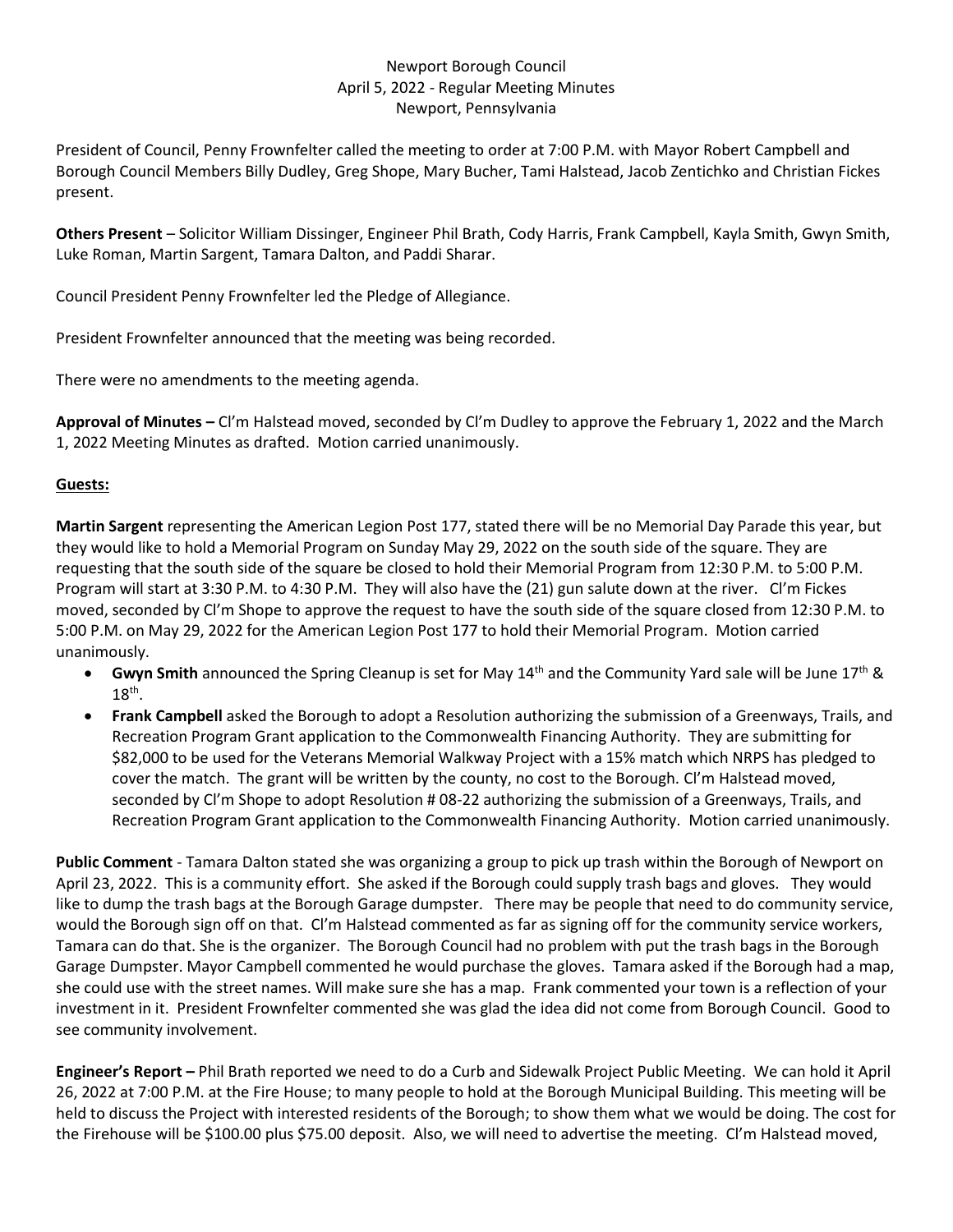seconded by Cl'm Dudley to authorize the ad for the Public Meeting for the Curb & Sidewalk Project for April 26, 2022 at 7:00 P.M. and pay to rent the Firehouse for April 26, 2022 at a cost of \$175.00. Motion carried unanimously.

- Phil Brath reported we were looking at the drainage on Oliver and N. Shrub Streets. We need to find the storm sewer and how deep it is. He has an idea but is just guessing. We can only put in a 10" pipe, not sure if we can put an inlet in there. It comes from the Borough garage down to Oliver Street along the park. Would like to hire Kirby to dig and find out where the invert is on that pipe and check the inlet elevation on the other end (Marsh Street). Get a verification of an elevation difference to install that pipe. It would be about a day's work approximately 1,000 to 2,000 dollars. Cl'm Halstead moved, seconded by Cl'm Dudley to have Kirby Kitner do exploratory excavation work on Oliver and Shrub to determine the elevation at a cost of \$1,000 to 2,000 dollars and do the elevation evaluation work on Marsh. Motion carried unanimously.
- Phil Brath reported there is engineering work that needs to be done for the 5<sup>th</sup> Street Project from Mulberry to Market. The Borough would be paving, fixing curbs, and doing storm inlets. Sewer will be issuing their notice to proceed for their project April 29, 2022. Cl'm Halstead moved, seconded by Cl'm Fickes to authorize the Engineer, Phil Brath to complete the engineering work needed for the 5<sup>th</sup> Street Project from Market to Mulberry Street. Motion carried unanimously.

**Street Report –** Cody Harris reported they started sweeping today. They fixed the leak in the tractor. They will sweep when weather permits. They turned the water on at the park last week. Had two leaks. They had a third leak after the other two were repaired. They fixed softball fence. Brush pickup has started and will continue until the end of fall or early winter. He sent the paint machine out for its annual maintenance; it came back already. Cody would like to purchase two new trashcans for the playground. He will get prices. Some of them have the bottoms rotted out. They put up the spring banners. Looking to take the winter equipment off of the trucks next week. He will be ordering the cold patch tomorrow. He was holding off until they used up our old stuff or most of it. Annual inlet cleanout started, and they are up to 3<sup>rd</sup> & Walnut Streets. They will also be cleaning out the runs asap. At the street committee meeting the runs were cleaned out. Cody reported we only do the one side. Can take a look at and do the other side, would be a perfect time to do that also. Phil Brath requested that Cody take pictures of some of the inlets that they are cleaning out. He will email a map/list to Pat. Cl'm Fickes reported they had the Street Committee Meeting as Cody said. Everyone received a copy of the meeting minutes. The streets highlighted in yellow are the first streets they are recommending being paved. Oliver Street from Front Street to Second Street. Peach Street from Market to Mulberry Street and Pine Street from Walnut to Market. The highlighted red are streets that need other work done also. There are some streets that Cody is going to take a look at to see if he can do. Cl'm Fickes also reported there are (3) additional trash cans that are still sitting in the borough garage that need to be put out. We have Paving Grant money. What we have recommended is just a start. Phil Brath commented he is seeing a 30% increase in costs. Cl'm Halstead commented we have until December 31, 2022 to use the paving money, really only until October 31, 2022 for paving. Cl'm Fickes commented he wants to start paving to show we are doing something. Cl'm Halstead commented do the work on N Shrub to Oliver Street and then bid the for paving. Do the (3) streets plus the paving on Oliver & N Shrub Streets. No action taken to bid for paving. Tabled. Cl'm Fickes reported we have an issue up at 6<sup>th</sup> and Caroline Streets. Phil Brath suggested we put a drain/inlet at the upper side of 6th and Caroline Streets. Kirby could do the work the same day. Cl'm Frownfelter commented she feels like we don't have a solid plan. Request from Kirby a write up of what he thinks we should do and send to the engineer.

**Procurement Card Policy** – Solicitor Dissinger reviewed the Procurement Policy and made revisions to the policy. Council should set limits when this policy is adopted. The single limit for each purchase is \$2,500 with a \$5,000 monthly limit on the procurement card. Any exceptions to the standardized limits must have express written approval from the Newport Borough Council. The administrator will be the Borough Treasurer. Cl'm Dudley moved, seconded by Cl'm Fickes to adopt the Procurement Card Policy as presented with a \$2,500 single transaction limit, with a \$5,000 monthly limit, the card administrator being the Treasurer. Motion carried unanimously. Cl'm Dudley moved, seconded by Cl'm Bucher to have the President of Council as an authorized user of the procurement card. Motion carried unanimously.

**Nuisance Property at 55 S 2nd Street** – Solicitor Dissinger reported we will have the hearing at the next meeting.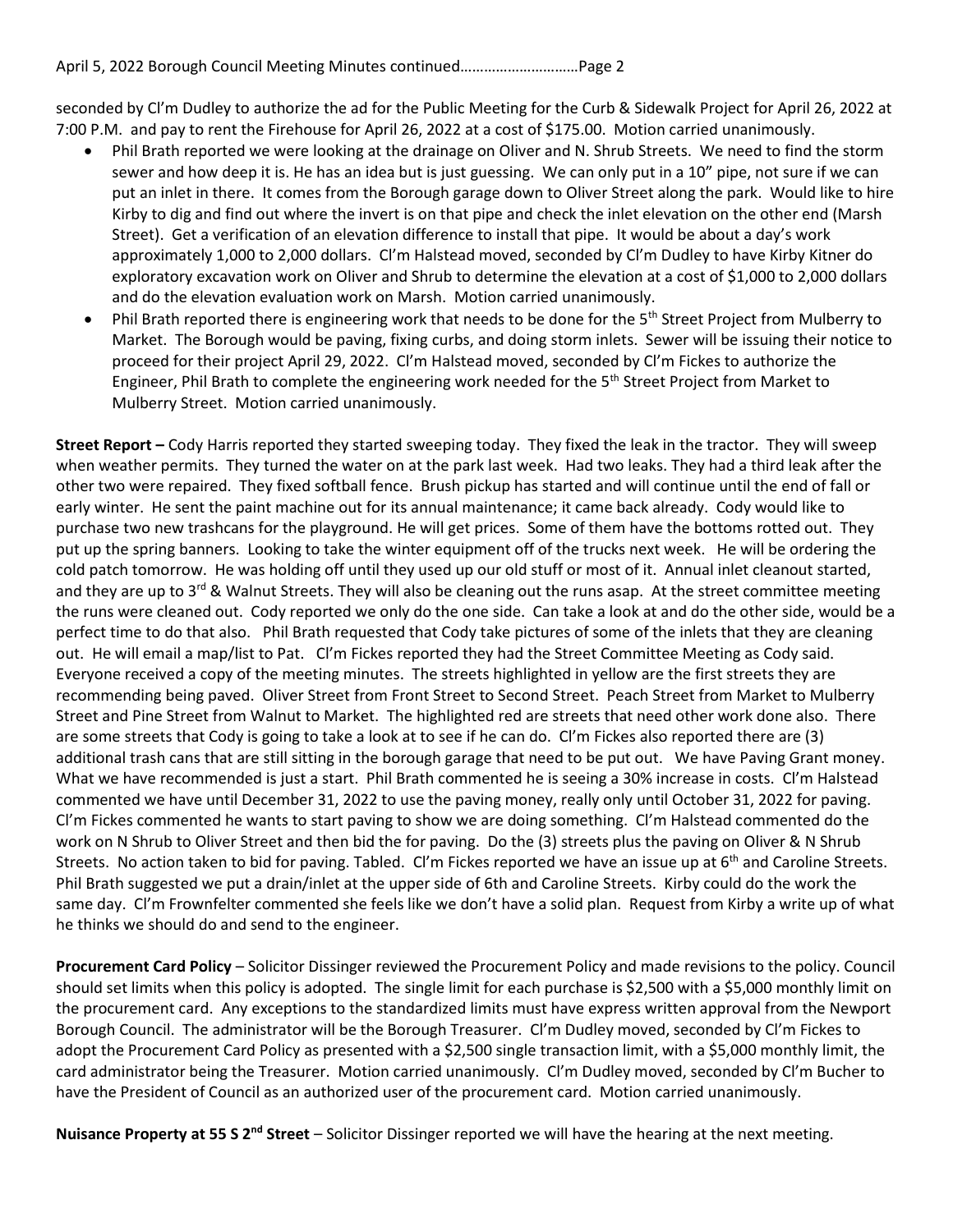**Approval of Bills** – Newport Borough General Fund Account balance April 1, 2022 was \$479,450.45. Outstanding bills presented for payment of \$23,313.68 . Estimated income for the balance of April of \$43,060.00. Estimated expenses for the balance of April of \$28,275.74 will leave an estimated balance of \$470,921.03. Liquid Fuels balance March 1, 2022 was \$34,895.62. March 1, 2022 State Aid Allocation deposit for 2022 of \$43,796.53. Liquid Fuels Account balance April 1, 2022 was \$78,692.15. Outstanding bills presented for payment of \$101.00 will leave a balance a balance of \$78,591.15. Cl'm Bucher moved, seconded by Cl'm Dudley to approve the payment of the outstanding bills in the amount of \$23,313.68 from the General Fund Account and pay the outstanding bills presented for payment in the amount of \$101.00 from the Liquid Fuels Account. Motion carried unanimously. Cl'm Halstead moved, seconded by Cl'm Bucher to accept the Financial Report as presented. Motion carried unanimously.

**Adoption of Ordinance # 381** – Secretary Bowers reported the Ordinance has been advertised and is ready for adoption. Cl'm Halstead moved, seconded by Cl'm Dudley to adopt Ordinance #381 authorizing the Borough of Newport's participation in joining the Pennsylvania Local Government Investment Trust (PLGIT). Motion carried unanimously. Cl'm Halstead moved, seconded by Cl'm Dudley to open (3) account with PLIGIT (Paving, Reserve and ARPA money). Motion carried unanimously.

**Approve 2021 Audit & Advertisement –** Cl'm Halstead moved, seconded by Cl'm Dudley to accept the 2021 Newport Borough Audit and authorize the advertisement of the audit. Motion carried unanimously. SEK will be zooming with Finance Committee for audit info.

**Finance/Grant Committee Report** - Cl'm Bucher reported they talked about opening up the PLGIT Accounts. Tami Halstead reviewed the current grant funding list.

**Code Enforcement Report** – Billie Dudley reported 96% of the Landlords have reported to the Borough. Six landlords did not report.

**Ordinance Committee Report** – Cl'm Zentichko reported the committee is still looking at drafts of some of the ordinances they have been working on; Landlord Tenant, Vehicle & Traffic and down the road Zoning. May be ready to present at the next meeting.

**Playground Committee Meeting Report** - Cl'm Halstead asked for authorization to do some repairs at the Concession Stand. Fix the faucet in the ladies' restroom, urinal in the men's restroom and some electrical work that needs done and the existing service pole that belongs to the Borough needs replaced by the tennis court. It should not be over \$1,000. Cl'm Halstead reported NRPS has applied for some grants for pathways at VMP. T-Mobile Grant for \$50,000. The Kubota Grant-up to \$100,000 for people who are building up their communities. Future Grants will be PP & L Grant Submission will be July-August and awarded in October. NRPS will apply for pathways for VMP. DCED for Greenways Grant. The Environmental Club will be doing some work at VMP on Wednesday 13 starting at noon. Frank Campbell is scheduling Wednesday workdays at the park at 1:00 P.m. Anyone who wants to help out at the park can contact Frank to be put on his contact list.

**Mayor's Report -** Mayor Campbell reported he met with Phil Brath, Tim Seiber and Chris. He still has a lot of questions of what is under ground. Larson sent a map but it has to be color coded differently. The he can fill in what needs to be done.

Borough Access Codes – President Frownfelter reported Pat Bowers, Cl'm Dudley, Mayor Campbell and herself have Borough Access Codes. Cl'm Halstead commented she would need an access code because she is the Planning Commission Chairman needs access for meetings, she has to come in and get supplies for the playground, she also is the EMC Coordinator. There are times when she needs access to the building. President Frownfelter felt that we should limit access to the building. Every elected official does not need an access code. At this point we are not giving out access codes. Cl'm Bucher moved, seconded by Cl'm Halstead to allow access codes to President Frownfelter, Cl'm Dudley, Mayor Campbell, Pat Bowers and Cl'm Halstead. Motion carried unanimously.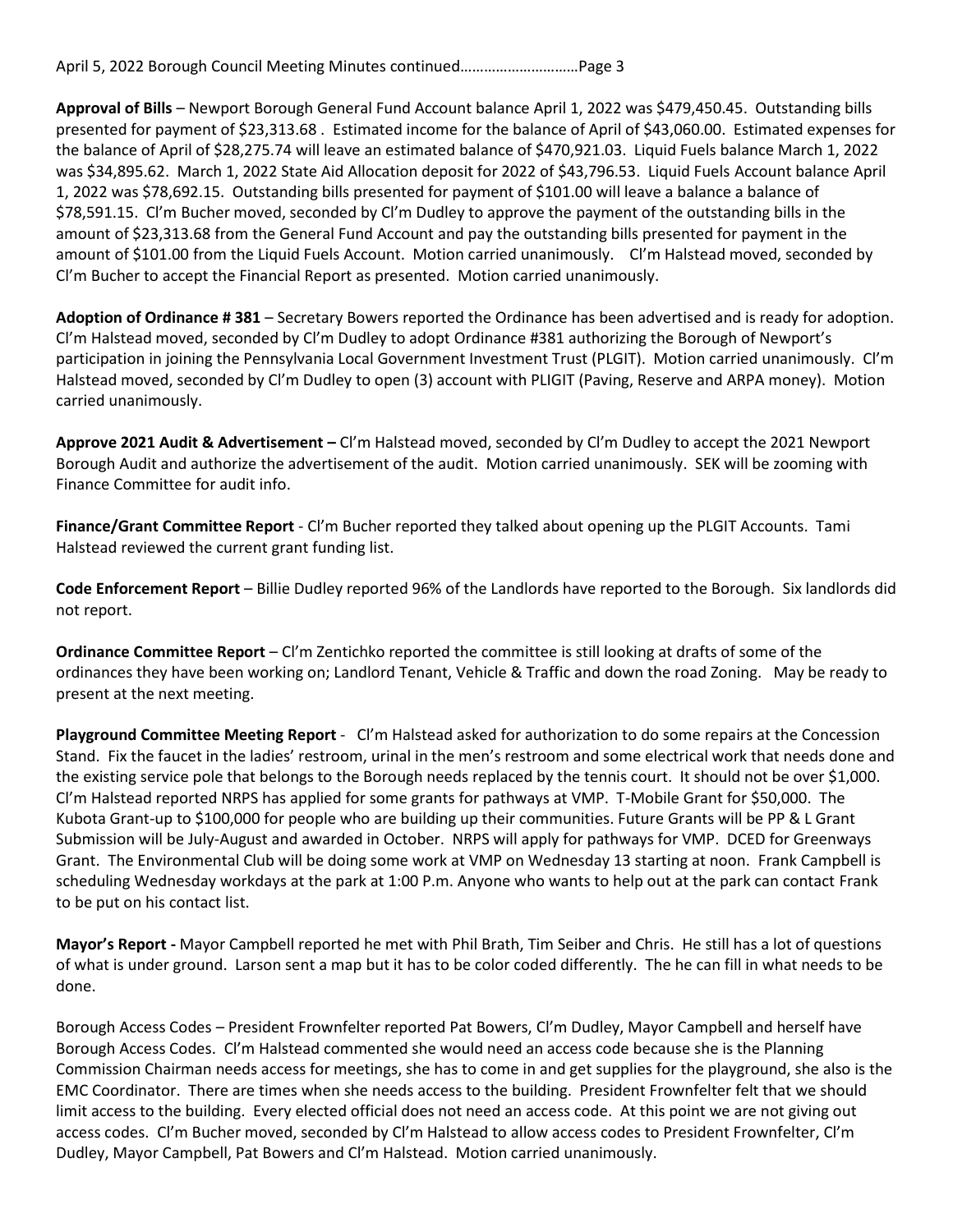April 5, 2022 Borough Council Meeting Minutes continued…………………………Page 4

**Everound Proposal for Computer** - Nothing at this time presented.

**Letter of Interest for Shade Tree Commission** - A letter of interest was received from Barbara Leach to serve as a member of the Newport Borough Shade Tree Commission. Cl'm Halstead moved, seconded by Cl'm Dudley to appoint Barbara Leach as a member of the Newport Borough Shade Tree Commission. Motion carried unanimously.

**Website Update** – Cl'm Dudley reported the website is being worked on. There are items that are not included in the website work. We need to purchase WordPress plugin (to add new content and functionality), which is also outlined in the proposal distributed to the Borough Council at a cost of \$260.00. The time to update and set up new content would be an estimated at a cost of 10 hours at \$120.00 and hour. We will also get brand new training for the website. Cl'm Bucher moved, seconded by Cl'm Shope to accept the quote for the WordPress plugin and for the additional time to update and add new content to the website. Motion carried with Cl'm Fickes opposed.

**Paytime Electronic Payroll Timekeeping -** Cl'm Dudley presented a quote from Paytime Payroll to do electronic payroll submissions at a cost of \$25.75 per month. Our employees would clock in from their desktop or from their phone. It would be more accurate record keeping. They can also track benefit time. Cl'm Fickes moved, seconded by Cl'm Dudley to accept the quote to do electronic payroll submissions and to have employees clock in on their desktop or from their phone. Motion carried with Cl'm Halstead opposed.

**Borough Roof Estimates** – The Borough received (1) quote from Encore Roofing in the amount of \$15,980. No action Tabled to get (2) more quotes till the next meeting.

**PSAB Conference –** President Frownfelter announced Borough Council Members need to let the Secretary know when they would like to attend the PSAB Conference. Registration must be done by April 15<sup>th</sup> or else the price goes up. Cl'm Shope moved, seconded by Cl'm Halstead to allow any Borough Council Member and the Mayor to attend the PSAB Conference. Motion carried unanimously.

**Yellow Lines at South 4th Street at the Bridge –** Cl'm Dudley reported Penn Dot has a safety concern after coming across the bridge coming into Newport Borough. Penn Dot trucks have to wait for traffic before going across the bridge. Penn Dot will be sending the Borough a letter.

**PCAR (Perry County Animal Rescue) Donation** – Cl'm Bucher moved, seconded by Cl'm Shope to donate \$1,000 to the Perry County Animal Rescue. Motion carried unanimously.

**2021-2022 Salt Contract Storage Fee for 54 Tons of Salt** – Cl'm Halstead moved, seconded by Cl'm Shope to authorize the payment of \$270.00 to American Rock Salt for storage fees for 54 tons of salt that was not purchased to meet Co Stars Salt Agreement requirements. Motion carried unanimously.

**Borough Office Cleaning** – Cl'm Fickes moved, seconded by Cl'm Dudley to authorize the Secretary to find someone to clean the borough office once a month for \$50.00. Motion carried unanimously.

**Street Committee Time Change and to Advertise** – Cl'm Bucher moved, seconded by Cl'm Dudley to readvertise the Committee Meeting Dates and Times to change the meeting time for Streets and Finance to 6:00 P.M. Motion carried unanimously.

**2022 Community Service Award** – Cl'm Dudley moved, seconded by Cl'm Shope to present a Community Service Award for 2022 in the amount of \$500.00. Motion carried unanimously. Applications will be in by April 27, 2022 for Borough Council's review.

## **Communications**

(1) Newport Borough Water Authority February 8, 2022 Meeting Minutes and Financial Report.